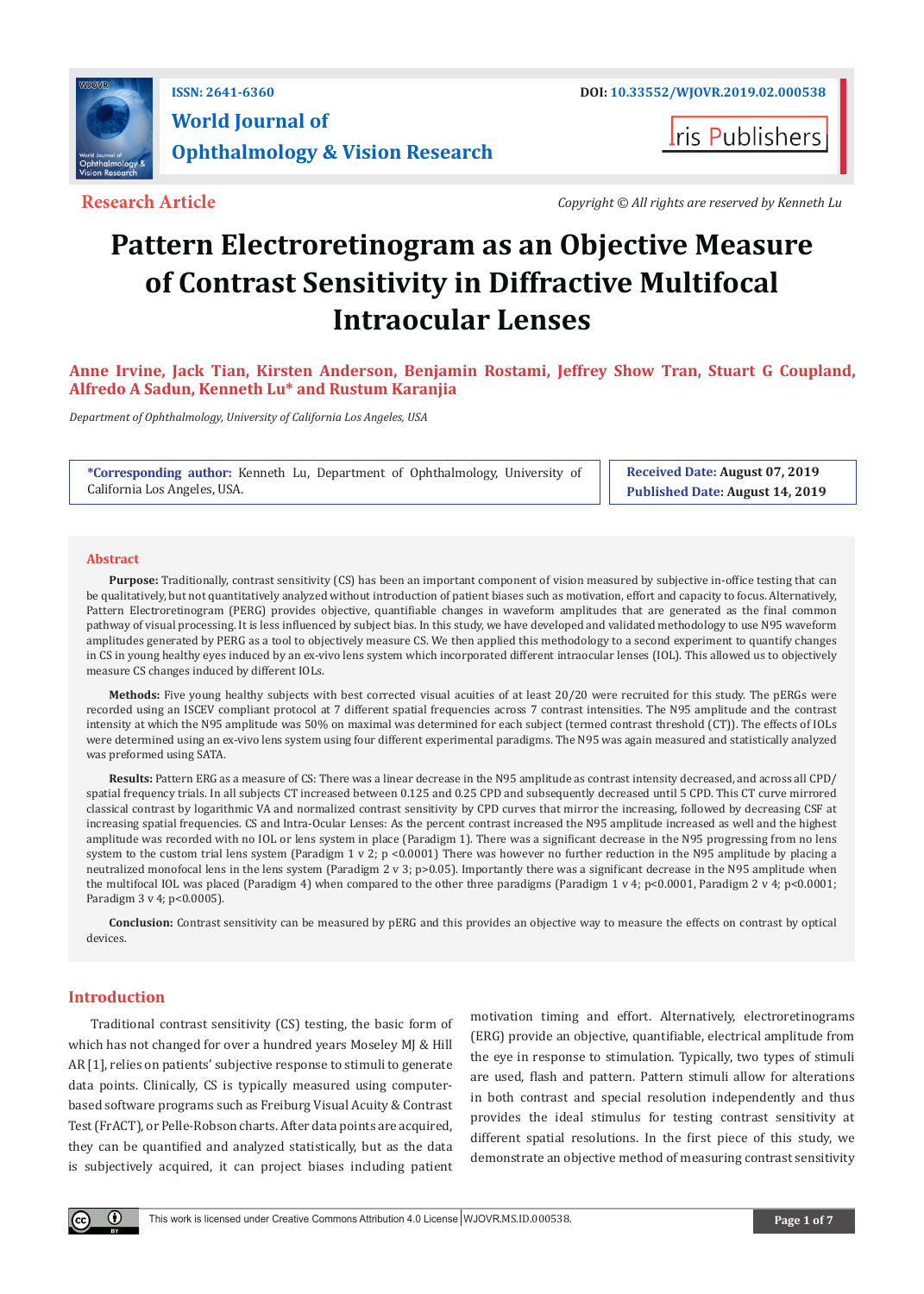using pattern electroretinogram (pERG) to quantify the electrical potential generated by the retinal ganglion cells (RGCs) in response to varying levels of contrast. The output of RGCs corresponds to the final common pathway for visual output from the eye and thus this signal, as opposed to visual evoked potentials is unfiltered and free from post ocular processing. There is a growing body of literature that suggesting that the use of premium, multifocal intraocular lenses (IOLs) has a negative effect on CS, resulting in patient dissatisfaction despite improvement in visual acuity [2-6]. There is, however, no objective method to validate subjective patientreported outcomes. In the present study, we used our methodology for assessing CS with pERG to determine the effects, of monofocal, and diffractive multifocal IOLs have on contrast sensitivity.

### **Materials and Methods**

Five normal subjects (mean age 25) with no known eye disease and a best corrected visual acuity of 20/20 were selected for this study. Informed consent was obtained, and the study was approved by the Institutional Ethics Board of UCLA, in accordance with the Declaration of Helsinki (World Medical Association, 2000) for the use of human subjects in biomedical research.

#### **Pattern ERG as a measure of CS**

The pERGs were recorded using an Espion Electrophysiology System (Diagnosys, Lowell, Massachusetts). The stimuli were generated on a CRT monitor (SONY GDM-5402, Tokyo, Japan) with a mean stimulus luminance of 50 cd/m2. Seven different horizontal bar grating designs were projected at 0.125, 0.25, 0.75, 1, 2, and 5 cycles per degree at seven different contrast levels (100%, 95%, 90%, 85%, 80%, 75%, 70%). The pERG was recorded with DTL electrodes (Diagnosys, Lowell, Massachusetts) placed at the lower limbus of the right eye. Topical anesthesia (0.5% proparacaine hydrochloride, Alcon, Fort Worth, TX, USA) and artificial tears were used for patient comfort. The active electrode was referenced to the ipsilateral lateral canthi, and a Fz ground electrode. Electrical

# **Results**



**PERG as an objective measure of CS**

impedance was found to be less than 5 kΩ for all electrodes. Subjects were instructed to blink normally during recording. Sweep length was 650 msec. and 200 artifact free sweeps per cpd and contrast were collected. Excursions exceeding 40 µV were automatically rejected as artifact. The n35, p50 n95 components of the pERG were automatically identified by the software.

#### **CS and intra-ocular lenses**

The effects of monofocal and multifocal lenses on the N95 component of the PERG were evaluated. One control group and three experimental paradigms with the following characteristics were created:

- 1. No IOL or trial lenses between the monitor and the eye
- 2. Plano trial lens only
- 3. Monofocal IOL and neutralizing trial lenses
- 4. Diffractive multifocal IOL and neutralizing trial lenses.

The monofocal or diffractive multifocal were mounted in balanced salt solution in the center of a custom lens system and the power of the IOL was neutralized by the lens system. Each subject was refracted to 20/20 with trial lenses as part of the lens system. A 0.75 cpd stimulus was used, as this would negate any residual refractive error. All subjects had 20/20 or better visual acuity with the lens system in place.

# **Data analysis**

Data was analyzed using STATA (StataCorp LLC, TX, USA), and an analysis of variance was used to evaluate contrast percentage, lens, and N95 waveform amplitude. A paired students' t-test with equal variance was used to compare difference between lenses across all contrast percentages. Analysis of combined variables was done using an ANOVA. The contrast threshold (CT), defined as the contrast percentage corresponding to half maximal N95 amplitude, was also determined for each CPD.

**Citation:** Kenneth Lu, Anne Irvine, Jack Tian, Kirsten Anderson, Benjamin Rostami, et al. Pattern Electroretinogram as an Objective Mea[sure of Contrast Sensitivity in Diffra](http://dx.doi.org/10.33552/WJOVR.2019.02.000538)ctive Multifocal Intraocular Lenses. W J Opthalmol & Vision Res. 2(3): 2019. WJOVR.MS.ID.000538. DOI: 10.33552/WJOVR.2019.02.000538.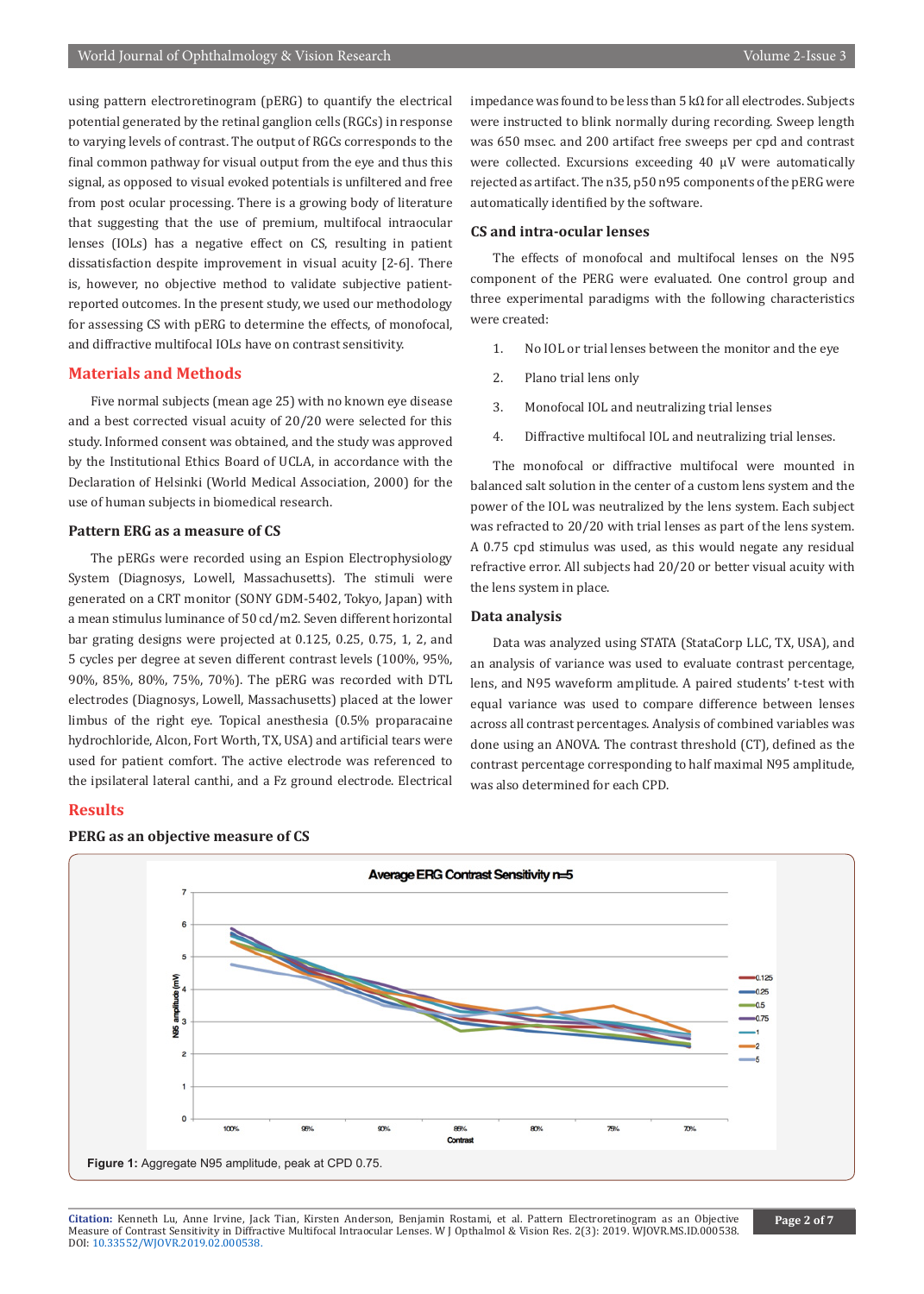To validate PERG as an objective measure of contrast sensitivity, subjects were tested over contrasts ranging from 70%-100% and across 0.25-5 CPD. The amplitude of N95 waveform for the five study subjects, whether analyzed individually or as an aggregate, revealed a linear decrease in amplitude as contrast intensity decreased from 100% to 70% across each CPD (average = table 1, individuals – table 2a-2e). When data was analyzed in aggregate, peak N95 amplitude was noted at 0.75 CPD across all contrast

sensitivities (Figure 1). When CT was graphed against CPD, CT was noted to increase between 0.125 and 0.25 CPD and subsequently decrease as the CPD increased to maximum tested 5 CPD (Figure 2). This CT curve corresponds closely to both contrast by logarithmic VA (Figure 2a) and normalized classic contrast sensitivity by CPD curves (Figure 2b) that mirror the increasing, followed by decreasing CSF at increasing spatial frequencies (Figure 1, 2, 2a&2b).







# **The effect of IOLs on CS as measured by PERG**

Using the above data as proof of concept, we then applied the PERG methodology to test for potential alterations in CS induced by our custom ex-vivo lens system, held in front of the young healthy eyes. At fixed 0.75 CPD, the N95 amplitude was recorded across CS 75-100% for each individual and analyzed in aggregate form. As the percent contrast increased, the N95 amplitude increased as well and the highest amplitude was recorded with no IOL or lens system in place (Paradigm 1). There was a significant decrease in the N95 progressing from no lens system to the plano lens system (Paradigm 1 v 2; p <0.0001) There was however no further significant reduction in the N95 amplitude by placing the monofocal lens in the lens system (Paradigm 2 v 3; p>0.05). Importantly there was a significant decrease in the N95 when the multifocal IOL was

**Citation:** Kenneth Lu, Anne Irvine, Jack Tian, Kirsten Anderson, Benjamin Rostami, et al. Pattern Electroretinogram as an Objective Mea[sure of Contrast Sensitivity in Diffra](http://dx.doi.org/10.33552/WJOVR.2019.02.000538)ctive Multifocal Intraocular Lenses. W J Opthalmol & Vision Res. 2(3): 2019. WJOVR.MS.ID.000538. DOI: 10.33552/WJOVR.2019.02.000538.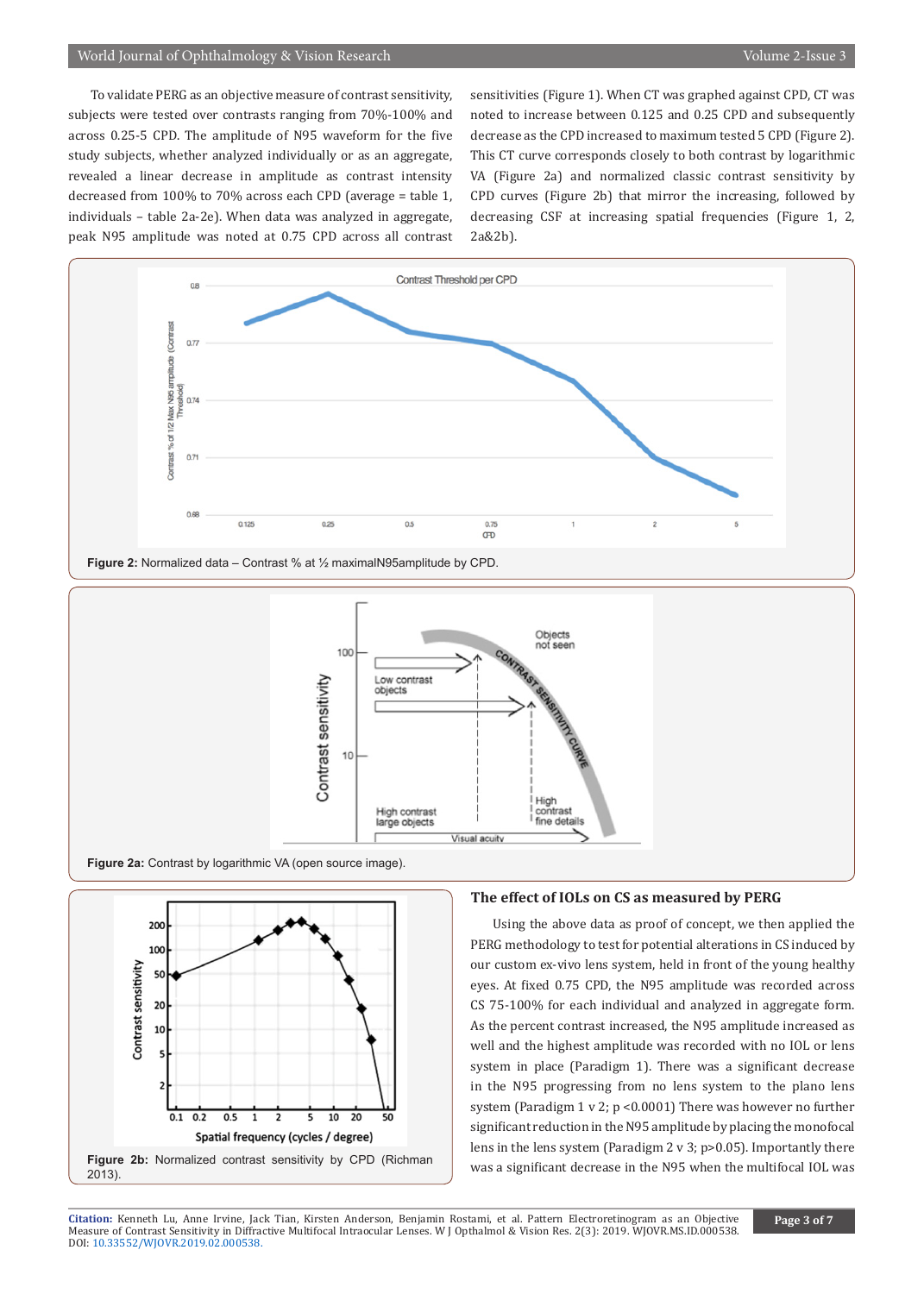placed (Paradigm 4) when compared to the other three paradigms (Paradigm 1 v 4; p<0.0001, Paradigm 2 v 4; p<0.0001; Paradigm 3 v 4; p<0.0005). Individual subject level data mirrored the aggregate data and is shown in supplemental Figure 1 and supplemental Table 1a-1e. Aggregate analysis of lens type, percent contrast and N95 amplitude was done using an ANOVA. By changing the IOL (p<0.0001), or changing the contrast (P<0.0001), a statistically significant difference was noted in N95 amplitude. Looking at the change to N95 amplitude by way of changing both IOL + contrast (p=0.0198), the difference was not noted to be statistically significant (supplemental Figure 1) (Table 1, Supplemental Table 1a-1e, 2a-2e, 3).



#### **Table 1:** Average of 5 subjects.

| CPD(OD) | 0.125  | 0.23  | 0.5   | 0.75  |       | $\overline{2}$ | 5     |
|---------|--------|-------|-------|-------|-------|----------------|-------|
| 100%    | 5.701  | 5.749 | 5.463 | 5.884 | 5.644 | 5.454          | 4.766 |
| 95%     | 4.597  | 4.523 | 4.802 | 4.664 | 4.827 | 4.442          | 4.344 |
| 90%     | 3.7928 | 3.629 | 3.838 | 4.144 | 3.999 | 3.91           | 3.507 |
| 85%     | 3.094  | 2.967 | 2.723 | 3.456 | 3.329 | 3.522          | 3.162 |
| 80%     | 2.8646 | 2.695 | 2.896 | 3.018 | 3.183 | 3.186          | 3.443 |
| 75%     | 2.8386 | 2.495 | 2.582 | 2.916 | 2.965 | 3.493          | 2.769 |
| 70%     | 2.2292 | 2.257 | 2.319 | 2.471 | 2.607 | 2.701          | 2.554 |

#### **Supplemental Table 1a:** Subject 1.

| <b>CPD 0.75</b> | No IOL 20/20 | <b>Plano 20/20</b> | Monofocal 20/20 | <b>Multifocal IOL 20/20</b> |
|-----------------|--------------|--------------------|-----------------|-----------------------------|
| 100             | 5.711        | 4.084              | 3.662           | 2.344                       |
| 95              | 4.797        | 3.581              | 3.142           | 2.416                       |
| 90              | 3.938        | 3.364              | 2.854           | 2.305                       |
| 85              | 3.47         | 2.682              | 2.937           | 2.307                       |
| 80              | 2.634        | 2.573              | 2.985           | 1.835                       |
| 75              | 2.896        | 2.303              | 2.163           | 1.672                       |

### **Supplemental Table 1b:** Subject 2.

| <b>CPD 0.75</b> | No IOL 20/20 | <b>Plano 20/20</b> | Monofocal 20/20 | <b>Multifocal IOL 20/20</b> |
|-----------------|--------------|--------------------|-----------------|-----------------------------|
| 100             | 5.657        | 4.038              | 3.805           | 2.935                       |
| 95              | 4.53         | 3.409              | 3.11            | 2.398                       |
| 90              | 3.894        | 3.064              | 2.705           | 2.045                       |
| 85              | 3.798        | 2.636              | 2.774           | 2.3                         |
| 80              | 3.608        | 1.992              | 1.443           | 2.174                       |
| 75              | 2.659        | 2.368              | 1.537           | 1.482                       |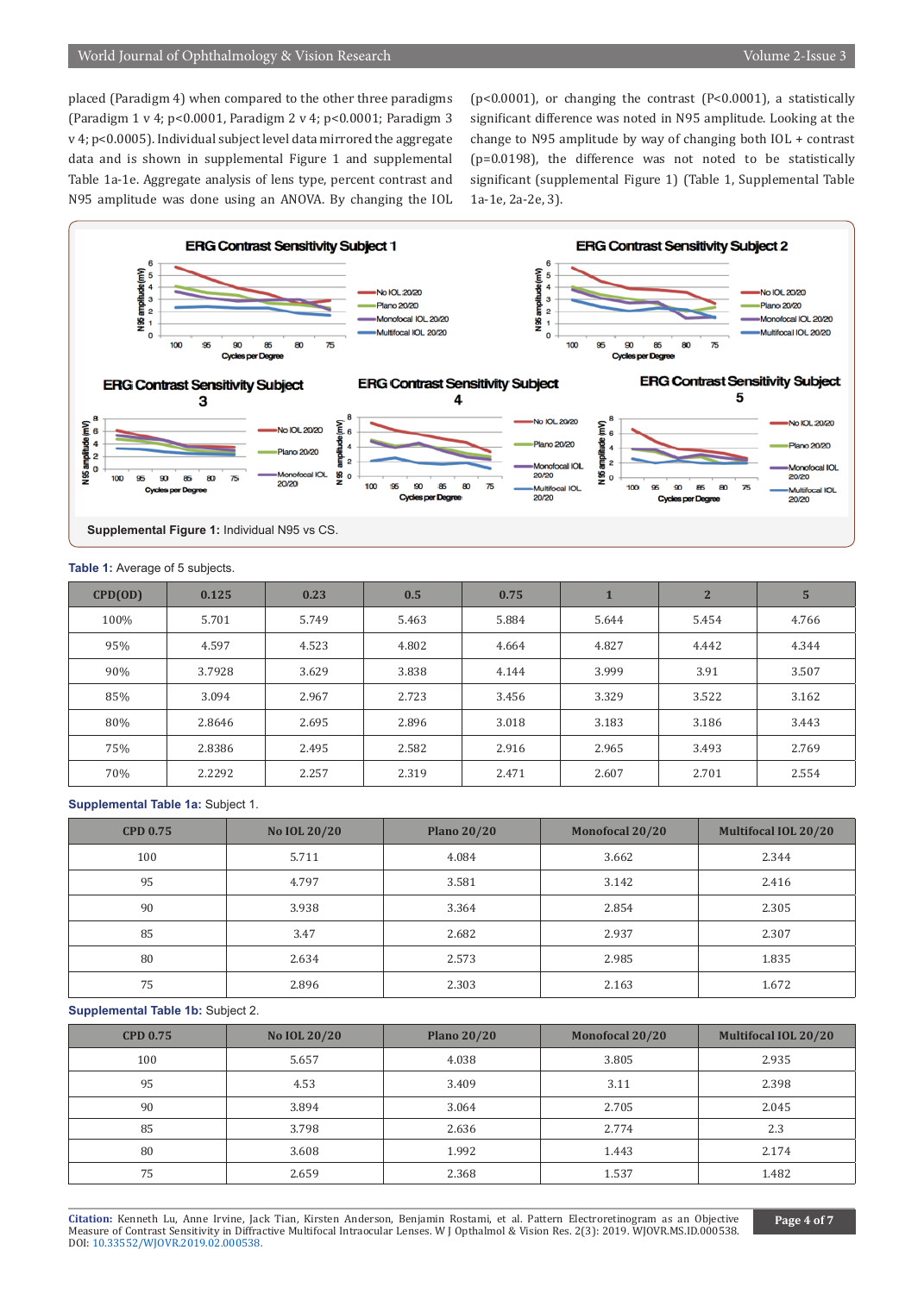# **Supplemental Table 1c:** Subject 3.

| <b>CPD 0.75</b> | No IOL 20/20 | <b>Plano 20/20</b> | Monofocal 20/20 | <b>Multifocal IOL 20/20</b> |
|-----------------|--------------|--------------------|-----------------|-----------------------------|
| 100             | 6.136        | 4.739              | 5.315           | 3.284                       |
| 95              | 5.342        | 4.441              | 4.89            | 3.15                        |
| 90              | 4.563        | 3.912              | 4.596           | 2.731                       |
| 85              | 3.652        | 3.016              | 3.563           | 2.475                       |
| 80              | 3.616        | 2.679              | 3.231           | 2.393                       |
| 75              | 3.511        | 2.613              | 2.934           | 2.298                       |

# **Supplemental Table 1d:** Subject 4.

| <b>CPD 0.75</b> | No IOL 20/20 | <b>Plano 20/20</b> | Monofocal 20/20 | Multifocal IOL 20/20 |
|-----------------|--------------|--------------------|-----------------|----------------------|
| 100             | 7.175        | 4.902              | 4.735           | 2.109                |
| 95              | 6.233        | 4.151              | 3.852           | 2.532                |
| 90              | 5.703        | 4.348              | 4.521           | 1.804                |
| 85              | 5.066        | 3.786              | 3.444           | 1.632                |
| 80              | 4.591        | 3.098              | 2.652           | 1.817                |
| 75              | 3.311        | 2.691              | 2.337           | 1.075                |

# **Supplemental Table 1e:** Subject 5.

| <b>CPD 0.75</b> | No IOL 20/20 | <b>Plano 20/20</b> | Monofocal 20/20 | <b>Multifocal IOL 20/20</b> |
|-----------------|--------------|--------------------|-----------------|-----------------------------|
| 100             | 6.572        | 3.865              | 3.906           | 2.624                       |
| 95              | 4.908        | 3.501              | 3.787           | 2.01                        |
| 90              | 3.876        | 2.684              | 2.691           | 2.347                       |
| 85              | 3.659        | 2.87               | 3.157           | 1.998                       |
| 80              | 3.314        | 1.923              | 2.733           | 1.96                        |
| 75              | 2.672        | 2.396              | 2.442           | 1.964                       |

# **Table 2a:** Subject 1 JT.

| CPD(OD) | 0.125  | 0.25  | 0.5   | 0.75  |       | $\overline{2}$ | $5\phantom{.}$ |
|---------|--------|-------|-------|-------|-------|----------------|----------------|
|         | 4.3    | 4.076 | 4.063 | 4.218 | 3.888 | 3.964          | 2.996          |
| 0.95    | 3.512  | 3.644 | 3.756 | 4.005 | 3.58  | 3.124          | 2.354          |
| 0.9     | 2.9372 | 2.606 | 3.282 | 3.133 | 2.603 | 3.151          | 1.628          |
| 0.85    | 2.65   | 2.046 | 2.602 | 2.674 | 2.39  | 2.37           | 1.294          |
| 0.8     | 2.22   | 2.14  | 2.024 | 2.368 | 2.132 | 2.272          | 2.307          |
| 0.75    | 1.877  | 2.347 | 2.005 | 2.227 | 2.28  | 2.702          | 1.916          |
| 0.7     | 1.13   | 1.709 | 1.705 | 1.53  | 1.493 | 1.349          | 2.121          |

# **Table 2b:** Subject 2 AS.

| CPD(OD) | 0.125 | 0.25  | 0.5   | 0.75  |       | $\overline{2}$ | 5     |
|---------|-------|-------|-------|-------|-------|----------------|-------|
|         | 5.508 | 5.496 | 4.573 | 4.661 | 4.712 | 4.402          | 4.07  |
| 0.95    | 4.277 | 3.955 | 3.694 | 3.699 | 3.642 | 3.926          | 3.661 |
| 0.9     | 3.911 | 3.051 | 3.228 | 3.486 | 3.651 | 3.514          | 3.703 |
| 0.85    | 2.637 | 2.385 | 2.419 | 2.737 | 2.647 | 2.98           | 3.175 |
| 0.8     | 2.486 | 2.372 | 2.158 | 2.381 | 2.349 | 2.313          | 2.784 |
| 0.75    | 3.047 | 2.322 | 2.119 | 2.279 | 2.995 | 3.146          | 2.416 |
| 0.7     | 2.182 | 1.835 | 2.331 | 2.341 | 1.945 | 2.804          | 1.982 |

# **Table 2c:** Subject 3 KTK.

| CPD(OD) | 0.125 | 0.25  | 0.5   | 0.75  |       | $\overline{2}$ | 5     |
|---------|-------|-------|-------|-------|-------|----------------|-------|
|         | 6.25  | 6.725 | 6.18  | 7.661 | 6.34  | 6.172          | 5.934 |
| 0.95    | 5.748 | 5.509 | 5.549 | 5.799 | 5.874 | 5.041          | 5.646 |
| 0.9     | 4.584 | 4.138 | 4.844 | 5.446 | 4.81  | 4.453          | 4.337 |
| 0.85    | 3.525 | 3.797 | 3.256 | 4.408 | 3.803 | 4.515          | 4.421 |
| 0.8     | 3.296 | 2.799 | 3.814 | 3.076 | 4.141 | 4.025          | 5.005 |
| 0.75    | 3.072 | 2.633 | 2.853 | 3.34  | 3.302 | 4.429          | 3.841 |
| 0.7     | 2.341 | 2.631 | 2.776 | 2.843 | 3.223 | 3.361          | 3.607 |

**Citation:** Kenneth Lu, Anne Irvine, Jack Tian, Kirsten Anderson, Benjamin Rostami, et al. Pattern Electroretinogram as an Objective Mea[sure of Contrast Sensitivity in Diffra](http://dx.doi.org/10.33552/WJOVR.2019.02.000538)ctive Multifocal Intraocular Lenses. W J Opthalmol & Vision Res. 2(3): 2019. WJOVR.MS.ID.000538. DOI: 10.33552/WJOVR.2019.02.000538.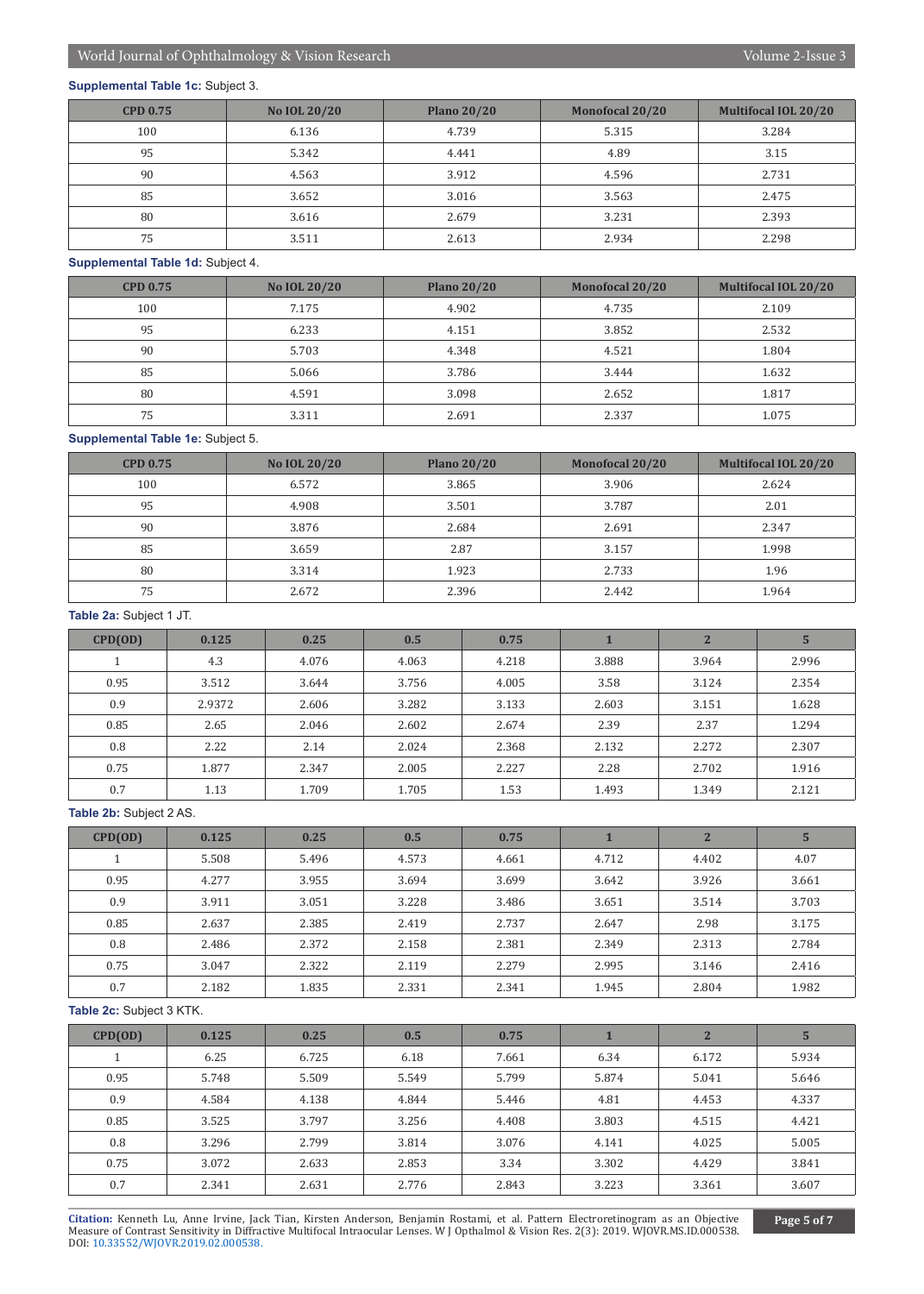#### **Table 2d:** Subject 4 AL.

| CPD(OD) | 0.125 | 0.25  | 0.5   | 0.75  |       | $\overline{2}$ | 5     |
|---------|-------|-------|-------|-------|-------|----------------|-------|
|         | 5.983 | 6.374 | 6.198 | 7.04  | 7.087 | 6.86           | 5.554 |
| 0.95    | 4.721 | 5.26  | 5.482 | 5.352 | 6.253 | 4.819          | 5.095 |
| 0.9     | 4.074 | 4.659 | 3.615 | 4.53  | 4.793 | 4.179          | 4.08  |
| 0.85    | 3.387 | 2.981 | 2.411 | 3.822 | 4.452 | 4.167          | 3.318 |
| 0.8     | 3.479 | 3.168 | 3.224 | 3.691 | 3.854 | 3.55           | 3.729 |
| 0.75    | 3.571 | 2.811 | 3.418 | 3.285 | 3.501 | 3.617          | 2.289 |
| 0.7     | 2.925 | 2.703 | 2.772 | 3.1   | 3.347 | 3.268          | 2.643 |

#### **Table 2e:** Subject 5 AI.

| CPD(OD) | 0.125 | 0.25  | 0.5   | 0.75  |       | $\overline{2}$ | 5     |
|---------|-------|-------|-------|-------|-------|----------------|-------|
|         | 6.464 | 6.075 | 6.302 | 5.838 | 6.194 | 5.87           | 5.274 |
| 0.95    | 4.727 | 4.249 | 5.529 | 4.466 | 4.788 | 5.298          | 4.963 |
| 0.9     | 3.458 | 3.69  | 4.22  | 4.123 | 4.14  | 4.252          | 3.788 |
| 0.85    | 3.271 | 3.637 | 2.926 | 3.638 | 3.353 | 3.579          | 3.604 |
| 0.8     | 2.842 | 2.997 | 3.258 | 3.574 | 3.439 | 3.769          | 3.392 |
| 0.75    | 2.626 | 2.363 | 2.517 | 3.449 | 2.749 | 3.572          | 3.381 |
| 0.7     | 2.568 | 2.406 | 2.011 | 2.539 | 3.025 | 2.722          | 2.418 |

**Table 3:** Aggregate N95 amplitude across decreasing CS at 0.75 CPD.

| <b>CPD 0.75</b> | No IOL 20/20 | <b>Plano 20/20</b> | <b>Monofocal 20/20</b> | <b>Multifocal IOL 20/20</b> |
|-----------------|--------------|--------------------|------------------------|-----------------------------|
| 100             | 5.2085       | 3.604666667        | 3.5705                 | 2.216                       |
| 95              | 4.301666667  | 3.1805             | 3.130166667            | 2.084333333                 |
| 90              | 3.662333333  | 2.895333333        | 2.8945                 | 1.872                       |
| 85              | 3.274166667  | 2.498333333        | 2.645833333            | 1.785333333                 |
| 80              | 2.9605       | 2.044166667        | 2.174                  | 1.6965                      |
| 75              | 2.508166667  | 2.061833333        | 1.902166667            | 1.415166667                 |

# **Discussion**

To our knowledge this is the first study to use PERG as an objective measure of contrast sensitivity. The N95 waveform amplitude decreased from high to low contrast for each subject, as we expected, representing decreased signal from the RGCs. We found that using the CT technique of half maximal N95 amplitude to determine the threshold for each CPD produced a contrast sensitivity function curve similar to those reported for subjective

contrast sensitivity testing modalities Figure 1, Figure 2a&2b. We opted to record the PERG as opposed visual evoked potentials which could be recorded using the same testing paradigm because PERG looks at the final common output from the eye and avoids any post ocular processing that may take place. Looking at the PERG amplitude gives us a measure of the electrical activity sent to the brain from the eye. We then applied this testing modality to look at the effects of multifocal IOLs on the electrical output to the optic nerve [7,8] (Figure 3&3a).



**Citation:** Kenneth Lu, Anne Irvine, Jack Tian, Kirsten Anderson, Benjamin Rostami, et al. Pattern Electroretinogram as an Objective Mea[sure of Contrast Sensitivity in Diffra](http://dx.doi.org/10.33552/WJOVR.2019.02.000538)ctive Multifocal Intraocular Lenses. W J Opthalmol & Vision Res. 2(3): 2019. WJOVR.MS.ID.000538. DOI: 10.33552/WJOVR.2019.02.000538.